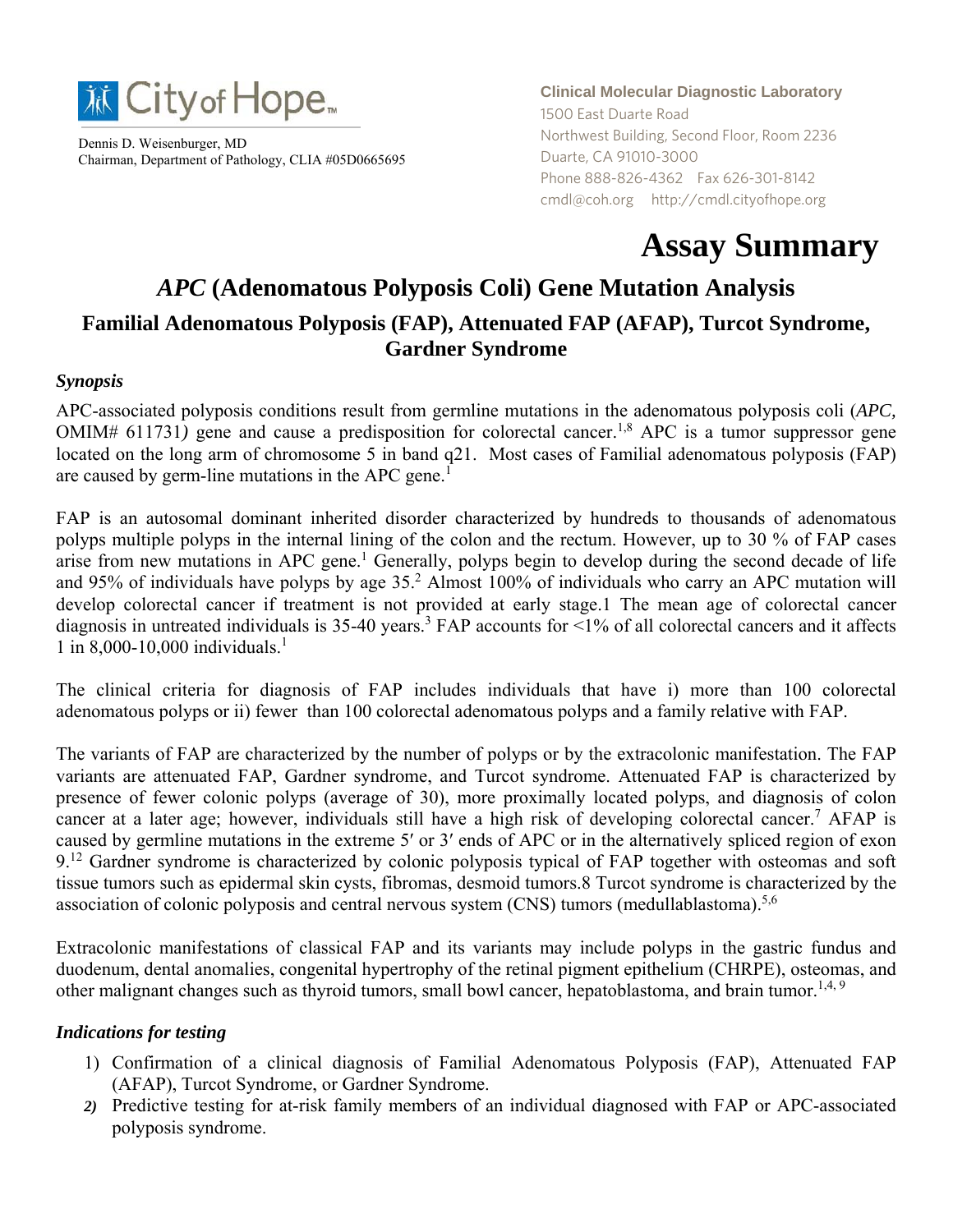#### *Methodology*

**Sequence analysis:** Coding exons and associated intron junctions are captured and enriched using custom Agilent SureSelect technology. Next-generation sequencing is performed on Illumina MiSeq. Additional Sanger sequencing is performed for any regions with insufficient depth of coverage or for verification of suspect variant calls. Targeted testing for known familial mutation is performed by Sanger sequencing.

**MLPA analysis for large deletions or duplications:** Multiplex Ligation-Dependent Probe Amplification (MLPA, MRC-Holland) technology is used for detection of large deletions and duplications of one or more exons of the APC gene, including promoters 1A and 1B.

# *Limitations*

This method will not detect mutations located in regions of the genes that are not analyzed (non-coding exon sequences, intron sequences other than the splice junctions, and upstream and downstream sequences). The method also will not detect inversions. Some sequence alterations that may be detected (such as those causing missense or synonymous changes) will be of unknown clinical significance. Interpretation of test results should be in the context of the patient's diagnosis, ethnicity, clinical and family histories, and other laboratory test results.

# *Specimen Requirements*

Blood samples: 2 tubes with a total of 6 ccs in ACD (yellow top) or EDTA (lavender top) tubes.

Keep at ambient temperature and ship by overnight courier. Samples must be received in our laboratory within 72 hours of draw.

# **Note:**

i) for infants, a minimum of 3 ccs is sufficient.

ii) we accept DNA; at least 10 micrograms is required.

# *Test Request Form (TRF)*

a) A completed CMDL [TRF](https://www.cityofhope.org/clinical-molecular-diagnostic-laboratory/cmdl-forms) is required for each specimen. Please submit the completed TRF with the specimen. Complete testing and billing information must be provided before the specimen is processed.

b) [General Cancer Patient Information Form:](https://www.cityofhope.org/clinical-molecular-diagnostic-laboratory/cmdl-forms) Include a completed General Cancer Patient Information for the proband and a complete pedigree.

| <b>Order Codes</b>                                      | <b>CPT</b> Codes | <b>TAT</b> |
|---------------------------------------------------------|------------------|------------|
| APC-SEQ                                                 | 81201, G0452     | 3 wks      |
| (APC gene, full gene sequencing by NGS)                 |                  |            |
| APC-CAS                                                 | 81202, G0452     | 2 wks      |
| (APC gene, targeted mutation analysis, known mutation)  |                  |            |
| <b>APC-DEL</b>                                          | 81203, G0452     | 3 wks      |
| (APC gene, MLPA analysis)                               |                  |            |
| APC-DEL-CAS                                             | 81203, G0452     | 3 wks      |
| (APC gene, MLPA analysis, known deletions/duplications) |                  |            |